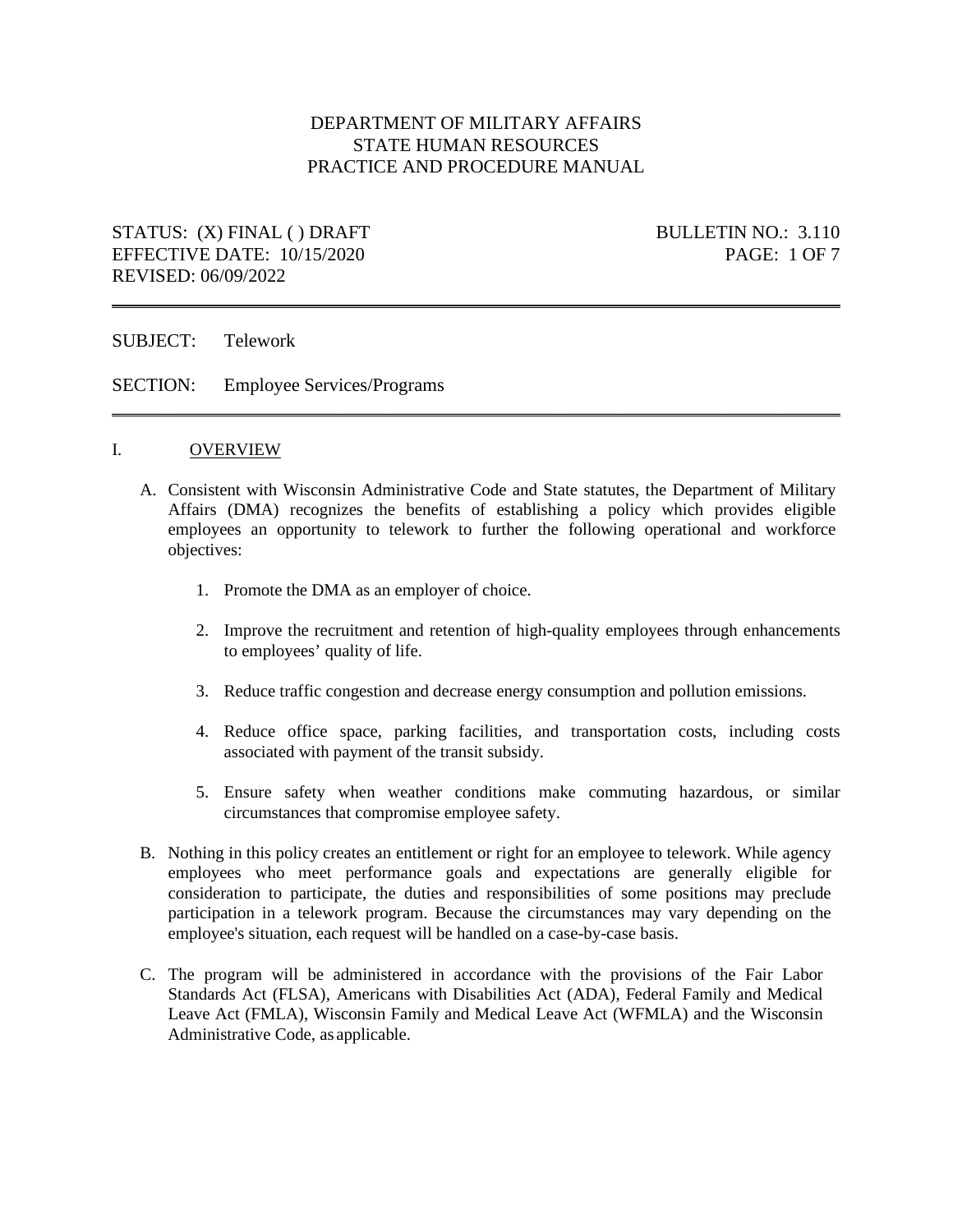## II. DEFINITIONS

- A. Telework: Telework refers to a work flexibility arrangement under which an employee performs the duties and responsibilities of his/her position, and other authorized activities as determined by the supervisor, from an approved alternative worksite other than the employee's primary office. An approved alternative worksite may be the employee's home or other location. Arrangements for an alternative worksite do not alter headquarter city designation for employees as it relates to travel expenses.
- B. Regular and Recurring Telework: This involves arrangements where eligible employees regularly work one or more days per week, at an approved alternative work site, on a standard work schedule.
- C. Situational Telework: This involves unplanned or unanticipated work away from the employee's primary office driven by situations which are typically temporary. These situations may result in arrangements of varied durations, frequency, and schedules dependent upon the situation warranting the telework. Examples include situations where an employee needs to be separated from the distractions of an office environment to concentrate on a work priority with a short-term deadline, during emergency situations such as a pandemic or building closure, to accommodate a medical need, or for the safety of employees during inclement weather.

#### III. POLICY

- A. Eligibility: Employees serving an original probationary period or the first year of a career executive trial period are ineligible for Regular and Recurring Telework arrangements, except as may be required by law. Otherwise, agency employees who are meeting performance goals and expectations are generally eligible for *consideration* for Telework, subject to the factors and limitations set forth in this policy. Approval of a Telework arrangement is not guaranteed. Requests for exemptions must be accompanied by extensive written justification to include, at a minimum, answers to all questions provided under Section IV.C.1-5 of this bulletin.
- B. Employee Telework Expectations and Conditions
	- 1. While working away from the office, employees must be reasonably accessible for communication (e.g., telephone, e-mail, etc.) and they agree to contact their supervisor on a regular basis and using methods as determined by their supervisor.
	- 2. An employee may be recalled to the primary office by their supervisor at any time for operational needs. A supervisor may alter the employee's work schedule, including suspending an employee's ability to telework any workweek, if the supervisor believes such action is required to meet operational needs.
	- 3. All hours worked should fall within the allowed daily schedule between 6:00 a.m. to 6:00 p.m., Monday through Friday. Requests for exceptions may be allowed for Situational Telework when the circumstances requiring the Situational Telework create a barrier for the employee to successfully perform their job duties during standard hours. For example, if schools are only partially opened for in-person instruction due to a pandemic and a child is home during regular work hours, an employee may be approved to work those hours in the evening, night, or weekend so they can attend to their family during the day.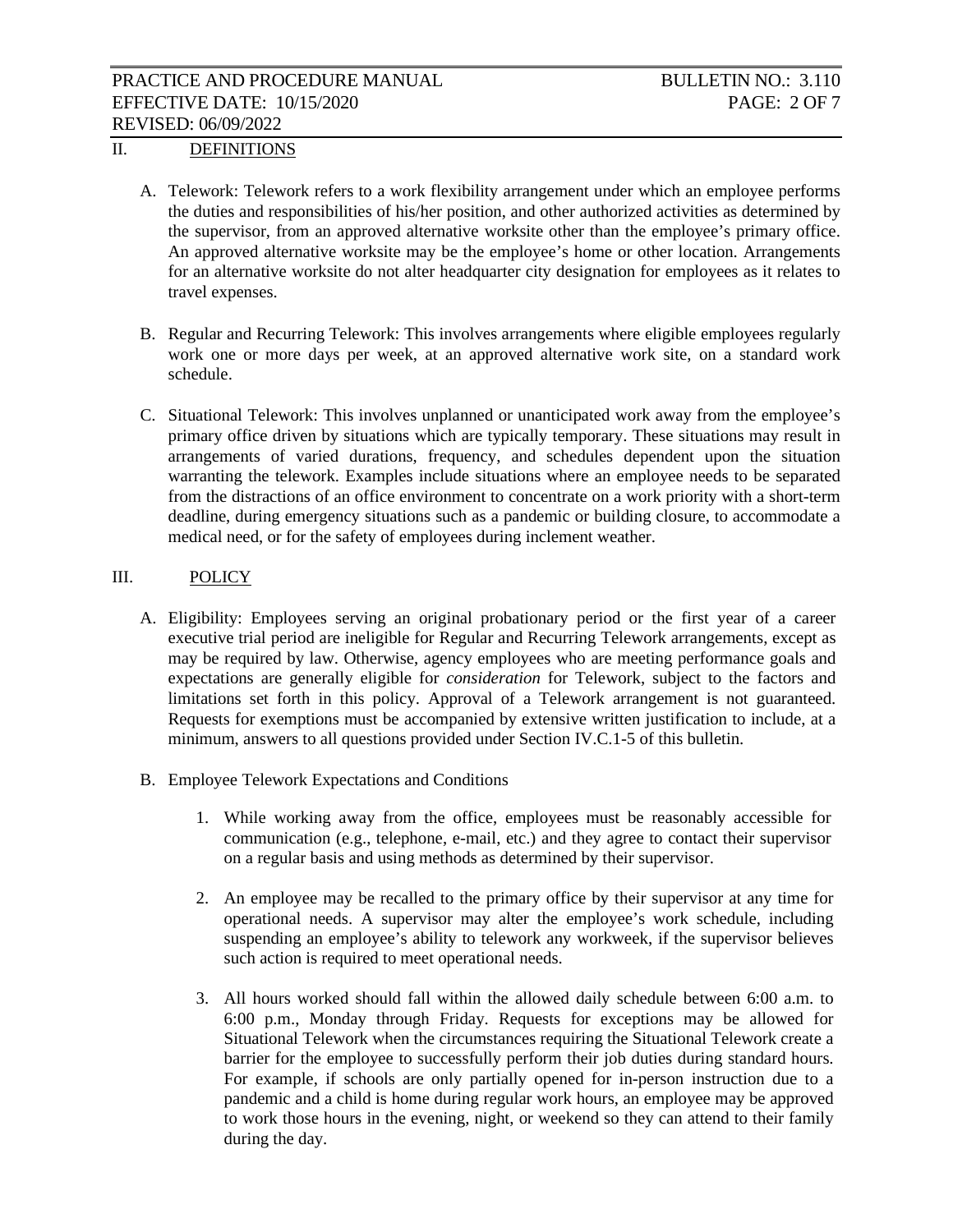In these instances, telework agreements must detail the type of work that is allowed outside of standard business hours, the methods that will be used to verify the work performed, communication requirements, and other considerations as needed to ensure accountability and satisfactory job performance.

- 4. Prior approval must be given for work resulting in overtime, other supplemental pay, and [Alternative Work Patterns \(DMA SHR P&P 1.115\).](https://dma.wi.gov/wp-content/library/StateHR/practice_procedure/P&P1.115_Altern_Work_Patt.pdf)
- 5. Employees will utilize sick leave and other paid time off under the same notification, approval, and reporting requirements as if working at the regular work location.
- 6. Employees must record actual hours worked.
- 7. The employee and their supervisor shall meet periodically to discuss work assignments, progress, and results. The employee's supervisor may require a daily work log for the employee to establish and record the results of measurable work tasks.
- 8. Management policies for records preservation and retention must be followed while teleworking.
- 9. Employees continue to be subject to agency work rules and the State Code of Ethics.
- 10. Telework arrangements may not be used to provide child or other dependent care needs during an employee's work hours. While performing work at the alternative work site, the employee is not to provide primary supervision to children, sick or incapacitated persons, or any other persons who may require frequent or constant attention and assistance.
- 11. Failure to meet performance goals and expectations will generally result in withdrawal of approval for a Telework arrangement.
- C. Equipment, Services, Maintenance, Repair, and Replacement
	- 1. DMA will provide employees the equipment and/or technology required to perform their assigned work duties at the employee's alternative work site.
	- 2. DMA retains sole discretion with respect to decisions related to the type, nature, function and/or quality of electronic hardware and computer software. All software and hardware peripherals used must be approved by DMA prior to installation to ensure the security and integrity of DMA computer equipment, systems and data. The employee will use a surge protector with DMA furnished hardware.
	- 3. It is intended that access to and use of equipment, software, data, supplies, materials, records and documents provided by DMA for employee use at the alternative work site shall be limited to employees for appropriate business purposes, including selfdevelopment, training and work tasks assigned to the employee. No confidential hardcopy documents or information shall be taken to the alternative work site. All equipment, software, data supplies, materials, records and documents shall be kept in the designated work area at the alternative work site in a secure condition, free from hazards and accessible only to authorized personnel.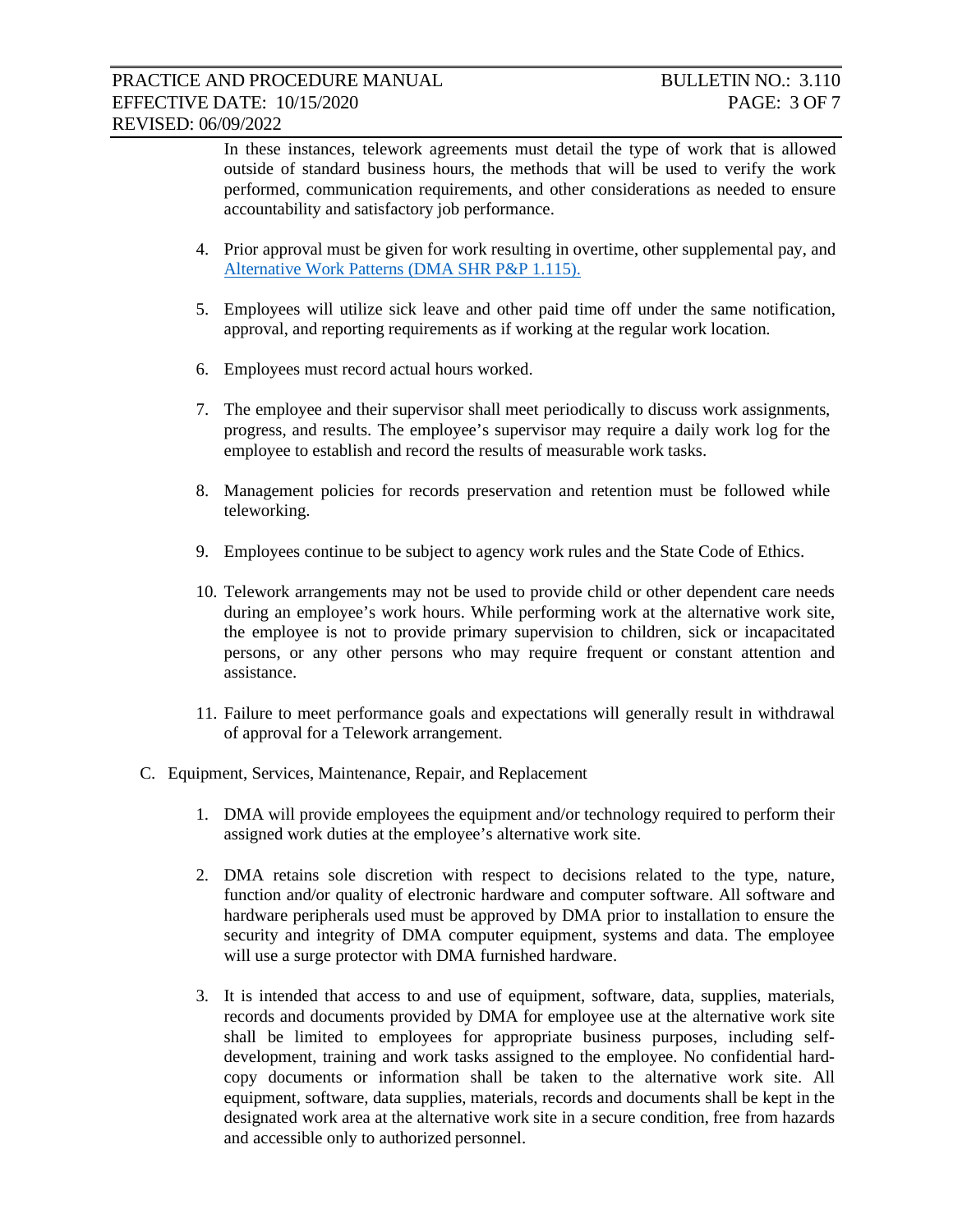- 4. DMA owned hardware, software, equipment, data, and supplies are to be used exclusively for state business and shall not be used for the private use or benefit of the employee. All data, reports, products, documents, programs, and intellectual property created by an employee utilizing DMA equipment or in the course of performing work for DMA are the sole property of DMA. In the event any state equipment malfunctions, is stolen or needs replacement, repair or maintenance, the employee must contact her/his supervisor immediately. DMA will be responsible for its replacement, repair or maintenance if the employee has provided the proper care and safety of the equipment. If repairs will take some time, the employee may be required to report to the main office until the equipment is usable.
- D. Information Security
	- 1. Confidential information regularly accessed from off-site by the employee and the integrity of that information must be secured in accordance with information security policies. Personal computers may not be used to access such information. Security of confidential information is critical and of utmost concern to DMA.
	- 2. Employees are expected to adhere to all applicable laws, rules, regulations, policies, and procedures regarding information security. The following are basic information security guidelines:
		- a) Use information assets only for authorized purposes, and ensure that confidential information is not disclosed to any unauthorized person.
		- b) Use "logon" passwords on all systems containing confidential information and keep those passwords secure;
		- c) Adhere to copyright laws by not copying or sharing any DMA-owned software while employed and when no longer employed by DMA.
- E. Health and Safety
	- 1. It is important for all employees to maintain a healthy, safe and ergonomically sound work environment while working in the office or at an alternative work site. The major difference between the employer's office and the alternative work site is ownership and control over the workplace. Failure to maintain a proper and safe work environment in accordance with this policy may be cause for terminating the telework arrangement.
	- 2. It is recommended that employees view the Office Ergonomics Self-Tutorial available through the My Learning tile in Employee Self Service.
	- 3. Employees are encouraged to have the following at their alternative work site: smoke detectors, surge protectors, outlet strips, desk, proper lighting, and an ergonomic chair.
	- 4. If an employee incurs a work-related injury while working at an alternative work site, worker's compensation laws and rules apply just as they would if such an injury occurred at the main office. Employees must notify their supervisors immediately and complete all necessary documents regarding the injury.
	- 5. DMA employees or agents may make on-site visits at the employee's alternative work site for conferring with the employee, and/or maintaining, repairing, inspecting, and/or retrieving DMA equipment, materials, software, supplies, data, records and/or documents.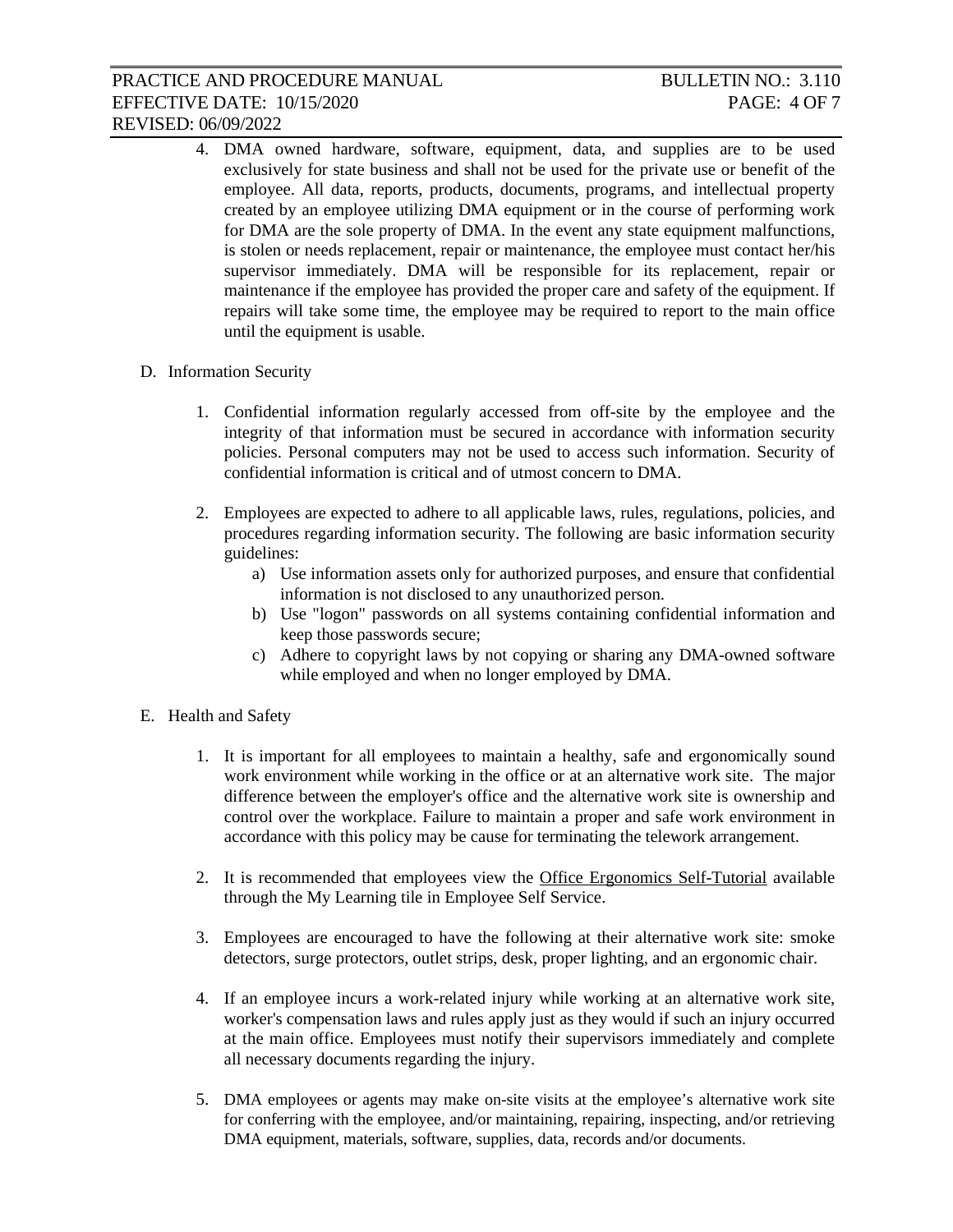- 6. If legal action would be necessary to regain possession of DMA equipment, materials, software, supplies, data, records and/or documents, the employee will be responsible to pay the legal costs incurred by DMA, including attorney's fees, should DMA prevail.
- F. Worker's Compensation, Liability, and Property Damage
	- 1. Participation in the telecommuting program does not alter an employee's status, rights, responsibilities, or duties under applicable law, including, without limitation Ch. 102, Wis. Stats., ss. 893.82 and 895.46, Wis. Stats.
	- 2. DMA property and equipment used and maintained at the alternative work site shall be covered by DMA self-insurance coverage in the same manner as if the property was in a State of Wisconsin office facility. DMA self-insurance does not provide coverage for employee's personal property or residence.
	- 3. Employees are prohibited from hosting business functions or visitors in their home during the teleworking arrangement.
- G. Tax, Other Legal or Financial Issues
	- 1. The identification or resolution of any federal or state tax deductions and obligations, insurance coverage needs, or other legal or financial matters arising from the use of an employee's residence or participation in the program are the sole responsibility of the employee.
	- 2. As a voluntary program, employees should have no expectation of financial compensation for internet access or personal phone usage.
- H. Annual Review: As part of an employee's annual performance evaluation, supervisors will review and recertify the appropriateness of the telework arrangement and document continued approval, modification, or termination of the telework arrangement.
- I. Termination of Telework
	- 1. A supervisor may modify or terminate a telework agreement at any time and require the employee to return to the primary office location, provided the reasoning is not arbitrary and capricious, with the following exceptions and except as may be required by law.
	- 2. For employees who telework due to a disability, a telework agreement may not be terminated without discussion between the employee and supervisor and approval from the State Human Resources Director.
	- 3. For employees who telework pursuant to an appointment letter that makes telework a condition of employment, a telework agreement may not be terminated without mutual agreement between the employee and supervisor and approval from the State Human Resources Director.
	- 4. Where telework is not a condition of employment, an employee may terminate the agreement at any time and return to their primary office location, providing a reasonable amount of time for the supervisor to prepare for their return.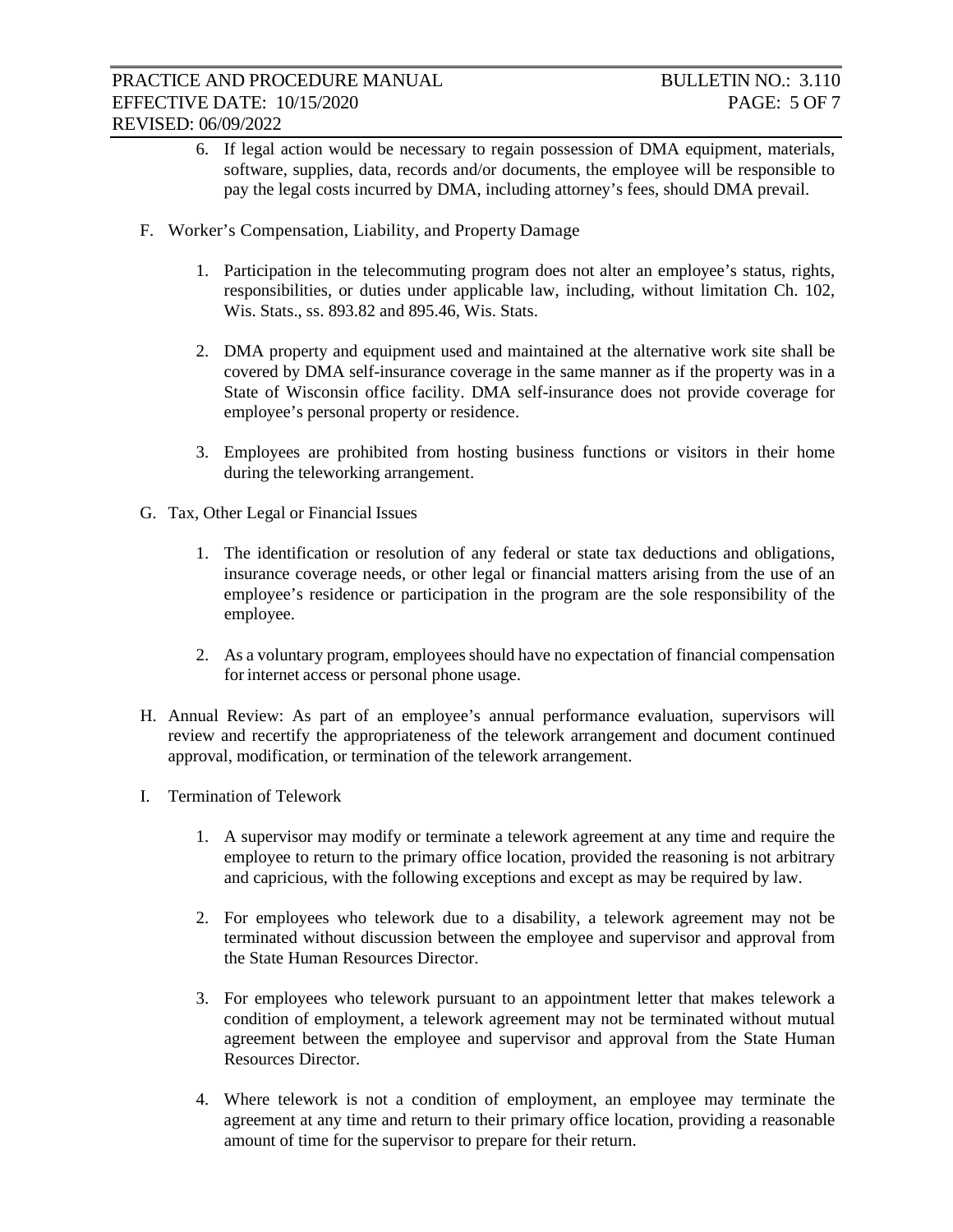- 5. DMA will not be responsible for costs, damages or losses resulting from the cessation of the employee's participation in the program.
- 6. The supervisor will document the reasons for terminating a telework agreement on DMA Form 3.110 (Attachment A) and a copy will be provided to the employee and submitted to State Human Resources.

## IV. PROCEDURES

- A. Prior to submitting a telework request, employee will review this policy bulletin.
- B. Employees will complete and submit DMA Form 3.110 (Attachment A) to their immediate supervisor for consideration.
- C. The supervisor will review the request to determine if telework is feasible for the employee, taking into consideration the following factors:
	- 1. Job Responsibilities and Contacts
		- a) Does the employee's job lend itself to working from an alternative worksite?
		- b) Do the employee's job duties require being physically located at the primary worksite to provide face-to-face services to internal and external customers?
		- c) Is the employee required to be at the primary worksite on a regular basis for meetings?
		- d) Does the employee's job involve field work or travel?
		- e) Would telework cause an undue burden to employees who remain at the primary worksite?
	- 2. Job Knowledge and Reference Materials
		- a) Does the employee have the necessary knowledge to perform the required job tasks at an alternative location?
		- b) Does the employee need close supervision or input from others that is only available at the work site?
		- c) Does the employee need to be present at the primary worksite to access reference materials or resources to accomplish job activities?
	- 3. Employee Characteristics and Performance
		- a) Is the employee reliable in completing work assignments?
		- b) Is the employee motivated and self-directed?
		- c) Does the employee demonstrate an ability to establish priorities and effectively manage their time?
		- d) Does the employee have any performance-related issues?
		- e) Does the employee have any disciplinary or attendance-related issues?
	- 4. Equipment and Supplies
		- a) Is there a burden for the department to provide necessary equipment and supplies at the alternative worksite for the employee to accomplish work activities?